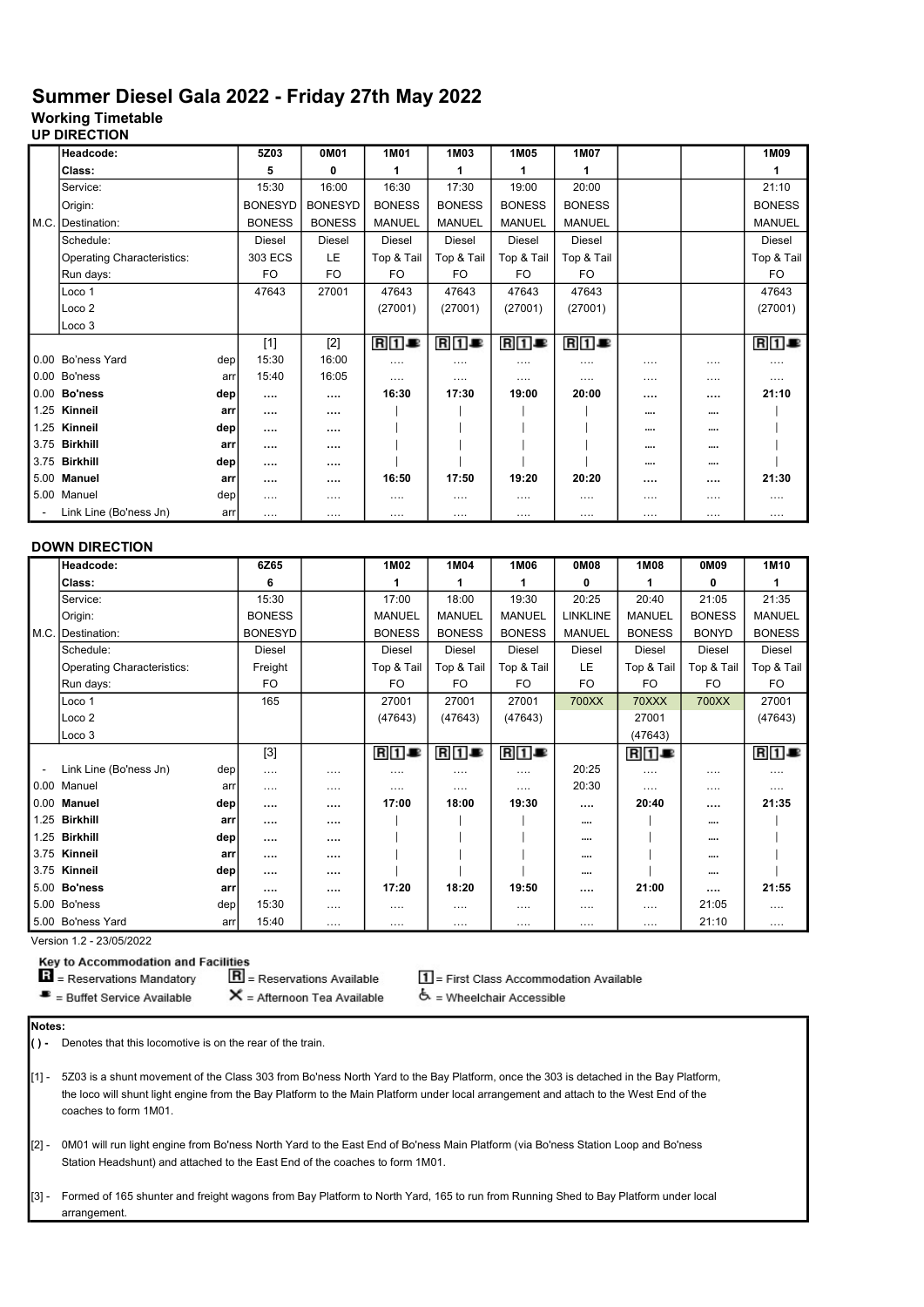# Summer Diesel Gala 2022 - Saturday 28th May 2022

### Working Timetable

| <b>UP DIRECTION</b> |  |
|---------------------|--|
|---------------------|--|

| Headcode:                  |     | 1M11          | 1M13          | 1M15          | 2M17          | 1M19          | 2M21          | 2M23          | 2M25          | 0M25           | 0M27           | 1M27          | 1M29          | 1M31          |          | INotes: |                                     |
|----------------------------|-----|---------------|---------------|---------------|---------------|---------------|---------------|---------------|---------------|----------------|----------------|---------------|---------------|---------------|----------|---------|-------------------------------------|
| Class:                     |     |               |               |               |               |               |               |               |               |                |                |               |               |               |          |         | ) - Denotes that this locomotive    |
| Service:                   |     | 09:00         | 10:05         | 11:00         | 12:00         | 13:30         | 14:30         | 15:30         | 16:30         | 17:05          | 17:40          | 18:00         | 19:20         | 20:30         |          |         |                                     |
| Origin:                    |     | <b>BONESS</b> | <b>BONESS</b> | <b>BONESS</b> | <b>BONESS</b> | <b>BONESS</b> | <b>BONESS</b> | <b>BONESS</b> | <b>BONESS</b> | MANUEL         | <b>BONESYD</b> | <b>BONESS</b> | <b>BONESS</b> | <b>BONESS</b> |          |         | [1] - 700XX will run round at Birkh |
| M.C. Destination:          |     | MANUEL        | <b>MANUEL</b> | MANUEL        | <b>MANUEL</b> | MANUEL        | MANUEL        | MANUEL        | MANUEL        | LINKLINE       | <b>BONESS</b>  | MANUEL        | <b>MANUEL</b> | MANUEL        |          |         | as 708XX+27001 with 47643           |
| Schedule:                  |     | Diesel        | Diesel        | Diesel        | Diesel        | Diesel        | Diesel        | Diesel        | <b>Diesel</b> | <b>Diesel</b>  | Steam          | Diesel        | Diesel        | Diesel        |          |         |                                     |
| Operating Characteristics: |     | Top & Tail    | Top & Tail    | Top & Tail    | Top & Tail    | Top & Tail    | Top & Tail    | Top & Tail    | Top & Tail    | LE             | LE.            | Top & Tail    | Top & Tail    | Top & Tail    |          |         | [2] - 708XX will run round at Birkh |
| Run days:                  |     | SO.           | <b>SO</b>     | <b>SO</b>     | <b>SO</b>     | SO.           | <b>SO</b>     | SO.           | SO            | S <sub>O</sub> | SO.            | <b>SO</b>     | <b>SO</b>     | SO            |          |         | as 708XX+700XX+47643 wit            |
| Loco 1                     |     | 27001         | 27001         | 708XX         | 700XX [1]     | 708XX         | 27001         | 700XX         | 708XX [3]     | 708XX          | 19             | 47643         | 47643         | 47643         |          |         |                                     |
| Loco 2                     |     | (47643)       | (47643)       | 27001         | 708XX         | 27001         | (47643)       | 27001         | 700XX         |                |                | (19)          | (19)          | (19)          |          |         | [3] - 708XX will run round at Birkh |
| Loco 3                     |     |               |               | (47643)       | 27001         | (47643)       |               | (47643)       | 27001         |                |                |               |               |               |          |         | as 700XX+27001 with 47643           |
| Loco 4                     |     |               |               |               | (47643)       |               |               |               | (47643)       |                |                |               |               |               |          |         |                                     |
|                            |     | R1E           | $R$ 1         | R1E           | R1E           | R1E           | R1E           | R1            | R1E           |                | $[4]$          | R1E           | R1E           | R1E           |          |         | [4] - Will be formed of steam loco  |
| 0.00 Bo'ness Yard          | dep | $\cdots$      |               | .             | $\cdots$      | $\cdots$      |               |               | .             | $\cdots$       | 17:40          |               |               | $\cdots$      | $\cdots$ |         | the West End of 1M26 and ro         |
| 0.00 Bo'ness               |     | $\cdots$      |               | .             | $\cdots$      | $\cdots$      |               |               |               | $\cdots$       | 17:45          |               |               | .             | $\cdots$ |         | Run Round before 0M27 can           |
| 0.00 Bo'ness               | dep | 09:00         | 10:05         | 11:00         | 12:00         | 13:30         | 14:30         | 15:30         | 16:30         |                |                | 18:00         | 19:20         | 20:30         | $\cdots$ |         |                                     |
| 1.25 Kinneil               | arr |               |               |               |               |               |               | 15:38         |               |                | $\cdots$       |               |               |               | $\cdots$ |         | [5] - Will detach from West End o   |
| 1.25 Kinneil               | dep |               |               |               |               |               |               | 15:39         |               | $\cdots$       |                |               |               |               | $\cdots$ |         | stable, 47643 to detach from        |
| 3.75 Birkhill              | arr |               |               |               | <b>12RR16</b> |               | 14:46         |               | <b>16RR46</b> | $\cdots$       | $\cdots$       |               |               |               | $\cdots$ |         | form 1M27.                          |
| 3.75 Birkhill              | dep |               |               |               | 12:26         |               | 14:47         |               | 16:56         | $\cdots$       |                |               |               |               | $\cdots$ |         |                                     |
| 5.00 Manuel                | arr | 09:20         | 10:25         | 11:20         | 12:31         | 13:50         | 14:52         | 15:52         | 17:01         | $\cdots$       | $\cdots$       | 18:20         | 19:40         | 20:50         | $\cdots$ |         | [6] - Will be formed of steam loco  |
| 5.00 Manuel                | dep | $\cdots$      |               | $\cdots$      | $\cdots$      | $\cdots$      | $\cdots$      | $\cdots$      | $\cdots$      | 17:05          | $\cdots$       | $\cdots$      | $\cdots$      | $\cdots$      | $\cdots$ |         | East End of 1M32 and run to         |
| - Link Line (Bo'ness Jn)   | arr | $\cdots$      |               |               | $\cdots$      | $\cdots$      |               |               | .             | 17:10          |                | .             |               |               |          |         | attached to the set overnight       |

| <b>DOWN DIRECTION</b>      |     |               |               |                                          |               |               |               |                    |               |          |               |                |               |               |               |                | Most light engine movements at Bo'ness have been omitted from the   |
|----------------------------|-----|---------------|---------------|------------------------------------------|---------------|---------------|---------------|--------------------|---------------|----------|---------------|----------------|---------------|---------------|---------------|----------------|---------------------------------------------------------------------|
| Headcode:                  |     | 0M12          | 1M12          | 1M14                                     | 2M16          | 2M18          | 2M20          | 2M22               | 2M24          |          | 1M26          | 0M26           | 1M28          | 1M30          | 1M32          | 0M32           | timetable to allow for easier reading, should the allocation change |
| Class:                     |     |               |               |                                          |               |               |               |                    |               |          |               |                |               |               |               |                | between trains a LE movement will be necessary from and to Bo'ness  |
| Service:                   |     | 09:25         | 09:35         | 10:30                                    | 11:28         | 12:40         | 13:58         | 14:58              | 15:58         |          | 17:15         | 17:40          | 18:30         | 19:50         | 21:00         | 21:25          | North Yard, this is to run under local arrangement.                 |
| Origin:                    |     | MANUEL        | MANUEL        | MANUEL                                   | MANUEL        | MANUEL        | <b>MANUEL</b> | MANUEL             | MANUEL        |          | MANUEL        | <b>BONESS</b>  | <b>MANUEL</b> | <b>MANUEL</b> | MANUEL        | <b>BONESS</b>  |                                                                     |
| M.C. Destination:          |     | <b>BONESS</b> | <b>BONESS</b> | <b>BONESS</b>                            | <b>BONESS</b> | <b>BONESS</b> | <b>BONESS</b> | <b>BONESS</b>      | <b>BONESS</b> |          | <b>BONESS</b> | <b>BONESYD</b> | <b>BONESS</b> | <b>BONESS</b> | <b>BONESS</b> | <b>BONESYD</b> |                                                                     |
| Schedule:                  |     | Diesel        | Diesel        | Diesel                                   | Diesel        | Diesel        | Diesel        | Diesel             | Diesel        |          | Diesel        | Diesel         | Steam         | Steam         | Steam         | Steam          |                                                                     |
| Operating Characteristics: |     | LE            | Top & Tail    | Top & Tail                               | Top & Tail    | Top & Tail    | Top & Tail    | Top & Tail         | Top & Tail    |          | Top & Tail    | LE             | Top & Tail    | Top & Tail    | Top & Tail    | LE.            |                                                                     |
| Run days:                  |     | <sub>SO</sub> | SO.           | SO.                                      | SO.           | SO.           | SO.           | SO.                | SO.           |          | <b>SO</b>     | <b>SO</b>      | <b>SO</b>     | SO.           | SO.           | SO.            |                                                                     |
| Loco 1                     |     | 708XX         | 708XX         | 47643                                    | 47643         | 700XX         | 47643         | 47643              | 47643         |          | 47643         | 700XX          | 19            | 19            | 19            | 19             |                                                                     |
| Loco 2                     |     |               | 47643         | (27001)                                  | (27001)       | 47643         | (27001)       | (27001)            | (27001)       |          | (27001)       | 27001          | (47643)       | (47643)       | (47643)       |                |                                                                     |
| Loco 3                     |     |               | (27001)       |                                          | (708XX)       | (27001)       | (708XX)       |                    | (700XX)       |          | (700XX)       |                |               |               |               |                |                                                                     |
| Loco 4                     |     |               |               |                                          |               | $(708XX)$ [2] |               |                    |               |          |               |                |               |               |               |                |                                                                     |
|                            |     |               | R1E           | $R$ 1 <sup><math>\mathbf{E}</math></sup> | R1E           | R1E           | R1E           | $R$ 1 <sup>B</sup> | $R$ 1         |          | R1E           | $[5]$          | R1E           | R1E           | R1E           | [6]            |                                                                     |
| - Link Line (Bo'ness Jn)   | dep | 09:25         | $\cdots$      | $\cdots$                                 | $\cdots$      | $\cdots$      | $\cdots$      | $\cdots$           | $\cdots$      | $\cdots$ | .             | $\cdots$       |               |               | .             | .              |                                                                     |
| 0.00 Manuel                | arr | 09:30         | .             |                                          | .             | .             | .             | .                  | .             |          | .             | .              |               |               | .             |                |                                                                     |
| 0.00 Manuel                | dep |               | 09:35         | 10:30                                    | 11:28         | 12:40         | 13:58         | 14:58              | 15:58         | $\cdots$ | 17:15         | $\cdots$       | 18:30         | 19:50         | 21:00         |                |                                                                     |
| 1.25 Birkhill              | arı | $\cdots$      |               |                                          | 11:33         | <b>12RR45</b> | 14:03         |                    | 16:03         | $\cdots$ |               | $\cdots$       |               |               |               |                |                                                                     |
| 1.25 Birkhill              | dep | $\cdots$      |               |                                          | 11:34         | 12:55         | 14:04         |                    | 16:04         |          |               | $\cdots$       |               |               |               |                |                                                                     |
| 3.75 Kinneil               | arı |               |               |                                          |               |               |               | 15:11              |               |          |               |                |               |               |               |                |                                                                     |
| 3.75 Kinneil               | dep |               |               |                                          |               |               |               | 15:12              |               | $\cdots$ |               | $\cdots$       |               |               |               |                |                                                                     |
| 5.00 Bo'ness               | arr |               | 09:55         | 10:50                                    | 11:50         | 13:08         | 14:20         | 15:20              | 16:20         | $\cdots$ | 17:35         | $-0.000$       | 18:50         | 20:10         | 21:20         |                |                                                                     |
| 5.00 Bo'ness               | dep | $\cdots$      | $\cdots$      | $\cdots$                                 | $\cdots$      | $\cdots$      | $\cdots$      | $\cdots$           | $\cdots$      | $\cdots$ | $\cdots$      | 17:40          | $\cdots$      | .             | $\cdots$      | 21:25          |                                                                     |
| 5.00 Bo'ness Yard          | arr | $\cdots$      |               | $\cdots$                                 |               |               | .             | .                  | .             |          | $\cdots$      | 17:45          |               | .             | $\cdots$      | 21:30          |                                                                     |

Version 1.2 - 23/05/2022

**Key to Accommodation and Facilities**<br>**El** = Reservations Mandatory  $\boxed{R}$  =

 $R =$  Reservations Available

1 = First Class Accommodation Available

 $\blacksquare$  = Buffet Service Available  $X =$  Afternoon Tea Available  $6 =$  Wheelchair Accessible

- $(1)$  Denotes that this locomotive is on the rear of the train.
- origin: Boness Boness Boness Boness Bones<br>It 11 700XX will run round at Birkhill, 2M17 runs top and tail from Birkhill as  $708XX+27001$  with  $47643+700XX$  on the rear.
- [2] 708XX will run round at Birkhill, 2M18 will run top and tail from Birkhill as  $708XX+700XX+47643$  with  $27001$  on the rear.
- 131 708XX will run round at Birkhill. 2M25 runs top and tail from Birkhill as 700XX+27001 with 47643+708XX on the rear.
- $\frac{1}{2}$  [4] Will be formed of steam locomotive No. 19, 0M26 must detach from the West End of 1M26 and run to the North Yard, and 47643 must Run Round before 0M27 can depart from the Running Shed.
- [5] Will detach from West End of 1M26 and run to Bo'ness North Yard to stable, 47643 to detach from the East End of 1M26 and run round to
- [6] Will be formed of steam locomotive No.19 and will detach from the East End of 1M32 and run to the Running Shed, 47643 to remain